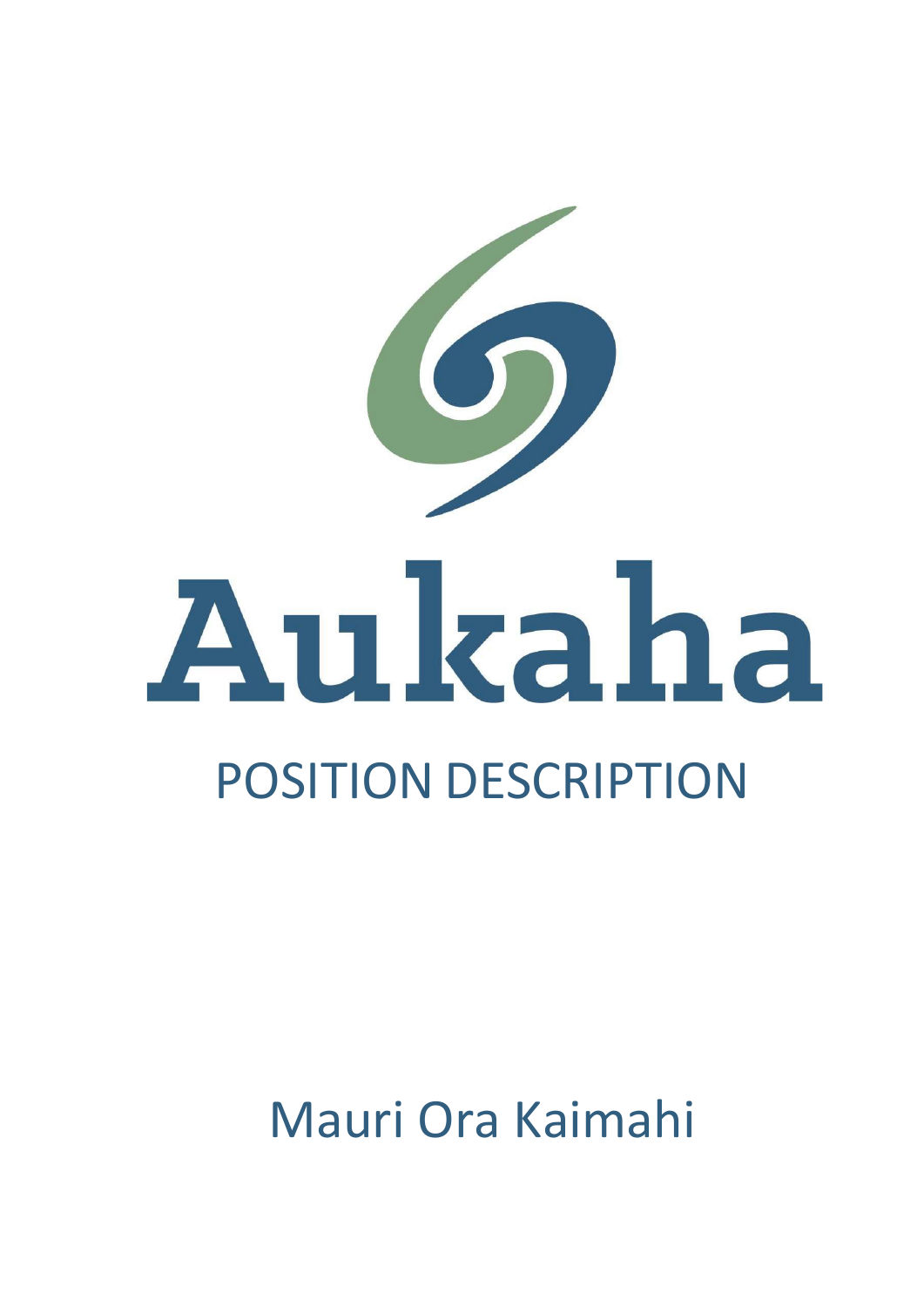| WHO ARE WE? - KO WAI MATOU? |                                                                                                                                                                                                                                                                                                                           |  |
|-----------------------------|---------------------------------------------------------------------------------------------------------------------------------------------------------------------------------------------------------------------------------------------------------------------------------------------------------------------------|--|
|                             | Te Rūnanga o Waihao                                                                                                                                                                                                                                                                                                       |  |
|                             | Te Rūnanga o Moeraki                                                                                                                                                                                                                                                                                                      |  |
|                             | Kāti Huirapa Rūnaka ki Puketeraki                                                                                                                                                                                                                                                                                         |  |
| Aukaha Owners               | Te Rūnanga o Ōtākou                                                                                                                                                                                                                                                                                                       |  |
|                             | Hokonui Rūnanga                                                                                                                                                                                                                                                                                                           |  |
| Vision                      | Papatipu Rūnaka and hapū achieve their aspirations and exercise their rakatirataka<br>activated through the ability of Aukaha to facilitate, advocate and champion for their<br>people and rohe.                                                                                                                          |  |
| <b>Mission</b>              | Aukaha works on behalf of mana whenua across their rohe providing pathways to a<br>better future for Kai Tahu, for iwi Maori, and for our wider communities. We ensure<br>mana whenua values are appropriately and authentically woven through the cultural,<br>economic, social, and environmental fabric of the takiwa. |  |

## THIS ROLE - TE AROTAHI MATUA

A key objective of the service is to ensure that the health services are coordinated and effectively targeted for whanau Maori and that whanau have awhi to access health services. One tool used to address these challenges is whanau health plans. These plans will help whanau identify their health needs. The Mauri Ora Service will offer hauora education and promotion, advisory, liaison and coordination activities. The service will be available to the whole community.

| WHO ARE YOUR TEAM? - TŌ KAPA  |                                                  |                          |                                                   |
|-------------------------------|--------------------------------------------------|--------------------------|---------------------------------------------------|
| <b>Direct Reporting</b>       | Kaiwhakatere<br>Awhina Akurangi                  | <b>Overall Reporting</b> | <b>General Manager</b><br><b>Chris Rosenbrock</b> |
| Nature and Term               | Fixed Term - Full Time<br>Ends 1 July 2023       |                          |                                                   |
| Location                      | Tumai Ora Whānau Services<br>East Otago / Oamaru |                          |                                                   |
| <b>Internal Relationships</b> |                                                  |                          |                                                   |
| <b>External Relationships</b> |                                                  |                          |                                                   |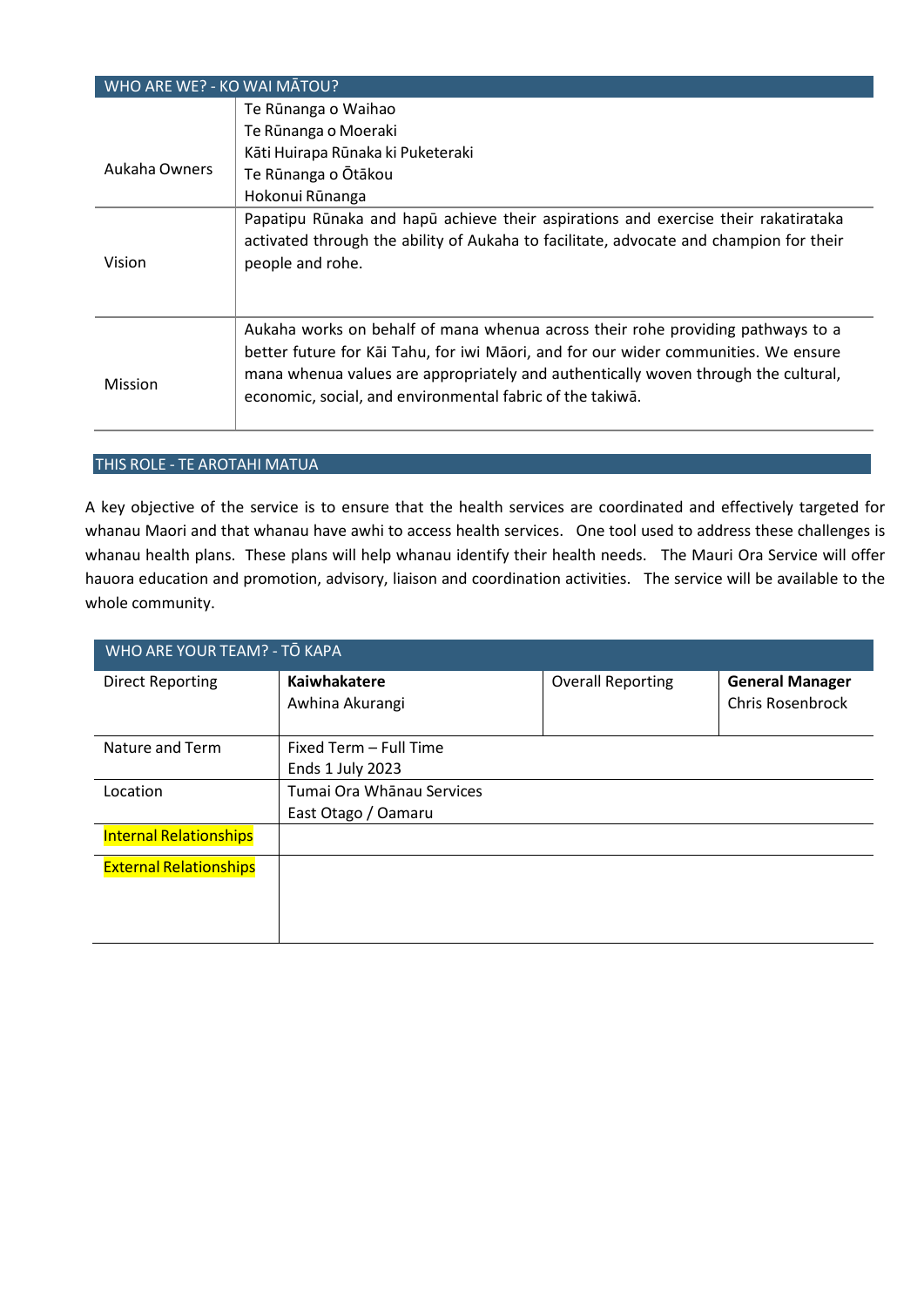## KEY RESPONSIBILITIES - KĀ KAWEKA TAKOHAKA

| Provide a community-<br>based health service<br>incorporating the<br>following components | Improved community access to primary medical and community health facilities<br>through effective education and promotion activities.<br>Health education to individuals, as appropriate to the needs of that individual.<br>Assessment of self-referred conditions, advice and minor treatment with referral<br>as necessary to appropriate health providers.<br>Linkages to primary care, health clinics and other services as appropriate.<br>Support and assistance to clients referred by other health providers including<br>general practitioners.<br>Development of Whanau Health Plans with all clients, conducting a cultural<br>assessment and identifying key areas of improvements in health status as agreed<br>with each whanau.<br>Develop and record linkages with other health care providers, to ensure that<br>clients are properly referred to the appropriate health profession, as required.<br>Co-ordination of health related activities, for example, health promotion and<br>health education sessions, mirimiri.<br>Support as required the services of Aukaha and Tumai Ora Whanau Services.                |
|-------------------------------------------------------------------------------------------|------------------------------------------------------------------------------------------------------------------------------------------------------------------------------------------------------------------------------------------------------------------------------------------------------------------------------------------------------------------------------------------------------------------------------------------------------------------------------------------------------------------------------------------------------------------------------------------------------------------------------------------------------------------------------------------------------------------------------------------------------------------------------------------------------------------------------------------------------------------------------------------------------------------------------------------------------------------------------------------------------------------------------------------------------------------------------------------------------------------------------------------|
| <b>General Duties</b>                                                                     | Be punctual and work the hours and times specified<br>$\bullet$<br>Prioritise workload to ensure work of the greatest importance to the business is<br>undertaken with urgency and to a high standard<br>Support and help develop a positive workplace culture<br>$\bullet$<br>Responsibly manage all business resources within accountability levels<br>Undertake all duties and responsibilities outlined in this job description and all<br>other duties as reasonably required by the business<br>Comply with all employment obligations<br>$\bullet$<br>Promptly undertake to complete all reasonable and lawful instructions and<br>$\bullet$<br>directions given<br>Serve the business in good faith, promoting and protecting the business' best<br>interest<br>During work time, and such other times as may be reasonably required, dedicate<br>all effort to the execution and fulfilment of the duties, responsibilities, obligations<br>and instructions related to employment<br>Demonstrate through own actions, a commitment to Health and Safety at work<br>when undertaking work or observing others in the workplace. |
| Commitment to Māori<br><b>Health Gains</b>                                                | The appointee is required to effectively contribute to the ongoing development<br>to health gains for Māori                                                                                                                                                                                                                                                                                                                                                                                                                                                                                                                                                                                                                                                                                                                                                                                                                                                                                                                                                                                                                              |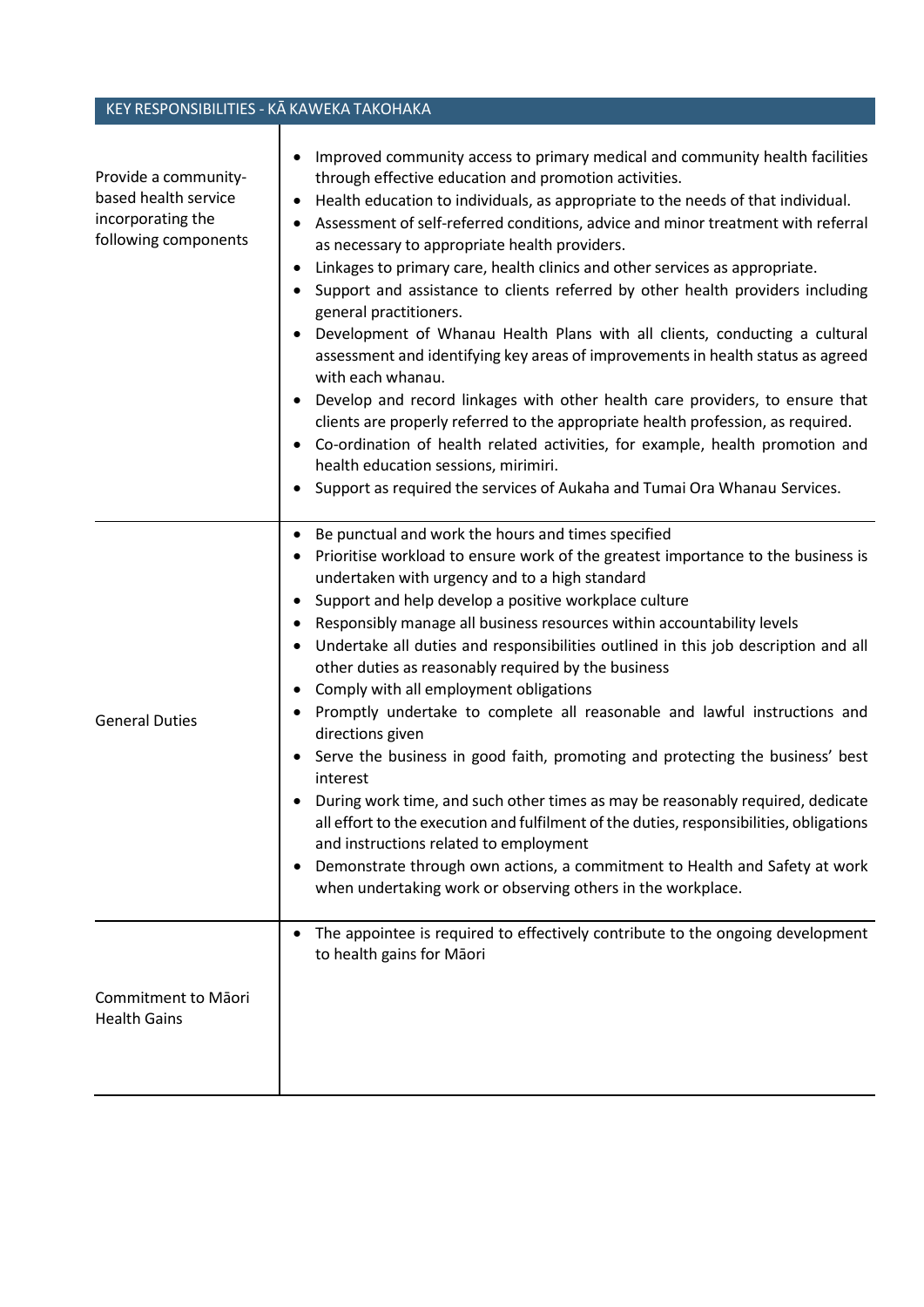|                                        | Aukaha is guided by Te Tiriti o Waitangi in committing to:                                               |
|----------------------------------------|----------------------------------------------------------------------------------------------------------|
| Commitment to being a<br>good employer | <b>Bicultural responsiveness</b><br>Equal employment opportunities<br>$\bullet$<br>Workforce development |

| TO WORK WELL IN OUR SPACE          |                                                                                                                                                                                                                                                                                                                                                      |  |
|------------------------------------|------------------------------------------------------------------------------------------------------------------------------------------------------------------------------------------------------------------------------------------------------------------------------------------------------------------------------------------------------|--|
| Understands the<br>space and place | Has a well-developed bicultural ease and confidence<br>٠<br>Has a strong grounding and knowledge of tikanga and relationships within Ngai<br>٠<br>Tahu Whānui<br>Knowledge of rūnanga structures, relationships and processes and the<br>application of Te Tiriti o Waitangi<br>Competence in, or a willingness to become competent in, Te Reo Māori |  |
| Can work with<br>people            | Prioritises and manages relationships with sensitivity andcare.<br>٠<br>Is thoughtful, resilient and calm under pressure.<br>٠<br>Leads by example and works in an inclusive manner.<br>Can work independently and as a member of a multidisciplinary team.<br>٠<br>Is open to the views of others.<br>٠                                             |  |
| Is values driven                   | Is authentic and pragmatic.<br>٠<br>Is willing to take ownership and be accountable.<br>٠                                                                                                                                                                                                                                                            |  |
| Is results focused                 | Is practical and innovative.<br>٠<br>Can prioritise tasks to respond quickly to demands, act independently, and work<br>٠<br>under pressure.<br>Demonstrates flexibility and can respond to changing needs and priorities.<br>٠<br>Shows initiative, is energetic and self-motivated.<br>٠                                                           |  |

EXPERIENCE